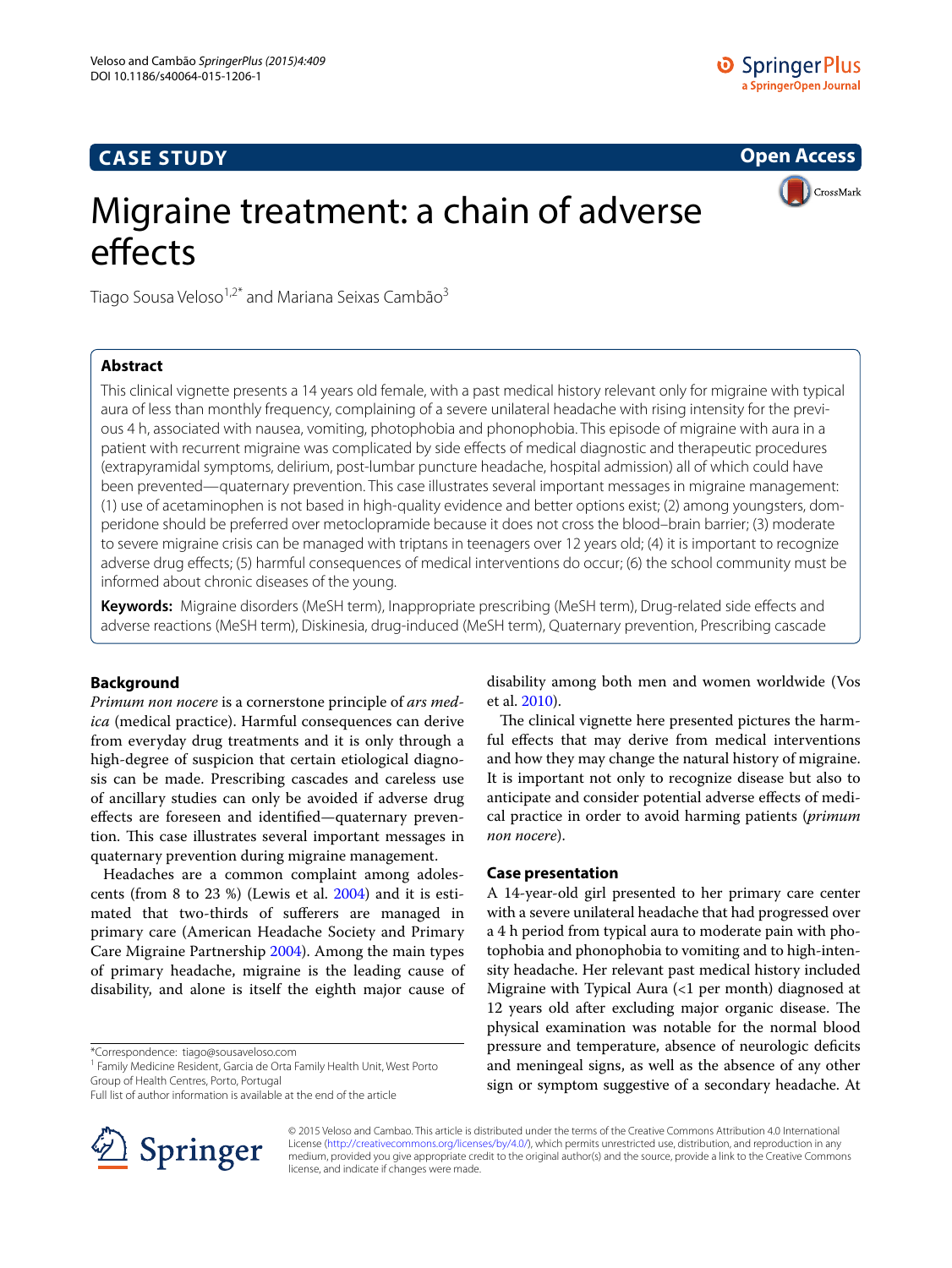this time, the whole clinical picture was compatible with an increased intensity flare of the previously diagnosed migraine with typical aura due to her lack of opportunity to administer herself the abortive therapy at the appropriate moment in time (earlier that morning, during a school class, she had felt the beginning of the aura; unfortunately, her teacher did not allow her to leave the room in order to have access to the abortive treatment).

At the primary care center, she received intravenous acetaminophen (paracetamol) and metoclopramide. No more than half an hour had passed when she started developing dystonia of the upper limbs. No improvement of her presenting headache was noted. Decision was made of transferring her to the Pediatrics emergency unit for a diagnostic and therapeutic procedure. After admission to the hospital, these extrapyramidal symptoms were managed with biperiden (a centrally acting antiparkinsonian anticholinergic drug). A few minutes later the teenager became confused, spatially disoriented and with short-term memory disturbance. This acute confusional state lead to a diagnostic procedure which included a lumbar puncture and the consideration of an electroencephalogram, although not immediately available. After disclosure of the laboratory results, which were entirely unremarkable, the patient remained under medical supervision for several hours and the delirium gradually faded away. This evolution helped reinforcing the etiological role of biperiden. During this time, a spontaneous improvement from the migraine was noted as well as total recovery of orientation and confusion. Later on, after admission to the Pediatrics ward, the patient complained of another headache, but this time with a different presentation (frontal pain, associated with the upright position, relieved by lying down). A post-lumbar puncture headache was diagnosed, which prolonged her hospital stay for over 48 h and her home rest and school absence for the following 5 days. At the time of hospital discharge a neurology consultation was scheduled in order to decide for the need of further diagnostic study for the migraine. At that neurology appointment, a brain magnetic resonance imaging (MRI) scan was requested (recall that 2 years before, at her 12-years-old, a diagnostic procedure for a recurrent headache, including a brain computerized tomography (CT) scan, had been done and supported the migraine diagnosis). Indeed, the brain MRI turned out to be, not surprisingly, unremarkable.

## **Discussion**

This case illustrates several important messages in migraine management.

1. The use of acetaminophen as migraine abortive (symptomatic) therapy has limited evidence of

efficacy and is not a first-line treatment in major national (Pereira-Monteiro [2009](#page-3-3); Portuguese Headache Society [2010](#page-3-4)) nor international (Steiner et al. [2007](#page-3-5), [2011](#page-3-6)) guidelines. Acetaminophen use did not even reduce the need for rescue medication when compared to placebo (Damen et al. [2005](#page-3-7)). Alternative drugs exist supported by high-quality evidence (at least one randomized-controlled trial and low alpha and beta types of error)—for instance: ibuprofen or acetylsalicylic acid (the latter is not intended for use in people under 12 or under 16 if feverish, although the relationship between aspirin intake and Reye syndrome is not supported by sufficient facts) (Schor [2007](#page-3-8)). Moreover, intravenous acetaminophen has not been evaluated in randomized controlled trials in the pediatric population, and has shown not to be superior to placebo in treating severe acute migraine attacks in adults (Leinisch et al. [2005\)](#page-3-9).

- 2. Among youngsters, domperidone should be preferred over metoclopramide (Pereira-Monteiro [2009](#page-3-3)) because it does not cross the blood–brain barrier (Teixeira [2001](#page-3-10)). Metoclopramide was even associated with a 31% increased odds of emergency department revisit than other antiemetic drugs (Bachur et al. [2015](#page-3-11)). Domperidone is the only antiemetic drug licensed for use in children up to 12 years of age (Evers et al. [2009](#page-3-12)).
- 3. Moderate to severe migraine crisis in teenagers over 12 years old can be managed with sumatriptan (Winner et al. [2000](#page-3-13); Curran et al. [2005;](#page-3-14) Cady and Schreiber [2006](#page-3-15); Evers et al. [2009,](#page-3-12) Pereira-Monteiro [2009](#page-3-3); Goldman and Meckler [2015](#page-3-16)), rizatriptan (Ahonen et al. [2006](#page-2-0)) or zolmitriptan (Evers et al. [2006;](#page-3-17) Lewis et al. [2007](#page-3-18)) and the efficacy of these drugs has been supported by moderate to high quality evidence. The off-label use of triptans is still a matter of debate, however more recently sumatriptan nasal spray and zolmitriptan nasal spray have been approved for adolescents in Europe; almotriptan has been approved for adolescents in the USA, as has rizatriptan for patients aged 6–17 years (Wöber-Bingöl [2013](#page-3-19)).
- 4. Not only is it important to be familiar with the most common adverse effects of drugs prescribed (Garjón [2011](#page-3-20)), but it is a matter of utmost importance being able to recognize them. Mastering dosing, adverse effects and interactions will place physicians in a better position to prevent errors and anticipate problems (Schiff et al. [2011\)](#page-3-21). Whenever possible, educate patients about possible adverse effects to ensure that they are recognized as early as possible (Schiff et al. [2011](#page-3-21)).
- 5. Harmful consequences of medical interventions do occur, deteriorate patients' quality of life, make diag-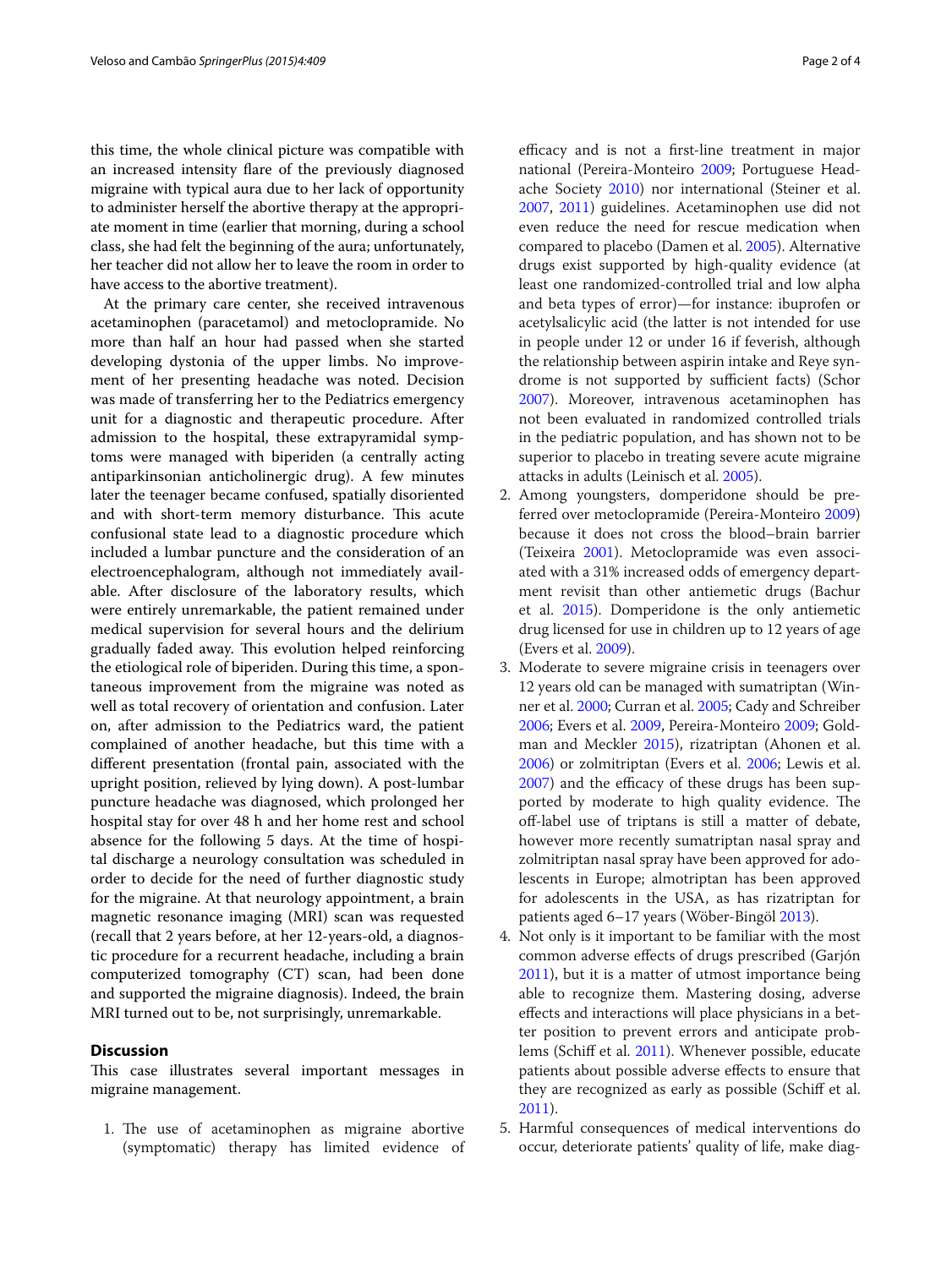nosis and management of patients' disease more difficult, and can lead to what is known as "prescription cascade", that is, treatment of the undesirable effect of a drug by another drug (Garjón [2011\)](#page-3-20). A major prescribing cascade scenario has been illustrated in this clinical report: biperiden, as a muscarinic receptor antagonist, was used to control the extrapyramidal motor symptoms (Brocks [1999](#page-3-22)) induced by metoclopramide. Biperiden can be administered through oral, intravenous and intramuscular routes in dosages starting from 1 to 2 mg per day up to 12 mg/ day (in 2 or 3 separate doses) or even higher (doses of 40 mg/day have been reported in severe dystonia patients) (Oztekin et al. [1991](#page-3-23)). Toxicity is mainly dependent on its anticholinergic properties, and instead of others of its class, no reports of fatalities due to biperiden seem to be available (Gjerden and Slørdal [1998](#page-3-24)). Reviewing current drug therapy is an essential component of medical care. Therefore, careful consideration should be given to any new symptom in order to decide whether the development of a new medical condition could be the presentation of an atypical adverse drug effect to an existing drug therapy (Rochon [2014\)](#page-3-25). Moreover, if we enlarge the concept of prescribing cascade and allow it to include a diagnostic domain, then one *diagnostic* prescribing cascade is also illustrated by this clinical vignette: the acute confusional state induced by biperiden, resulting from its anticholinergic properties (Standaert and Young [2001\)](#page-3-26), was conducive to a broader ancillary work-up, including a lumbar puncture (which in this case became complicated by a post-lumbar puncture headache) and a brain MRI.

6. Last but not least, it is necessary to inform and involve the school community in the care of children and teenagers with chronic diseases as this may positively contribute to better health outcomes (Yonker [2009\)](#page-3-27). This case report illustrates how a seemingly unimportant authorization for leaving the class (in order to have access to a glass of water and some drug treatment) could have avoided the escalating severity of headache and the undesirable related morbidity.

The optimal treatment of migraine must be customized to the patient and to the attack. Patient empowerment must be promoted to enhance personal control of migraine, to reduce use of resources, to rapidly restore ability to function, to improve patient satisfaction and to minimize use of back-up and rescue medications (Lewis et al. [2004\)](#page-3-0). Should a migraine episode develop to a full-blown crisis, a stratified care approach is advisable (as opposed to a stepped care approach) (Lipton [1998](#page-3-28);

Rothrock [2012](#page-3-29)) which will guide management according to peak intensity, time to peak intensity, any associated symptoms and disability. The pharmacological treatment of the status migrainosus may include acetaminophen, a non-steroidal anti-inflammatory drug (e.g. ibuprofen or naproxen), a triptan (consider the nasal route when emetic symptoms are present), dihydroergotamine, selected opioids and selected corticosteroids. For many children, merely inducing sleep is effective. Anti-emetics should also be considered as necessary.

## **Conclusions**

This case illustrates several important messages in quaternary prevention during migraine management: (1) use of acetaminophen is not based in high-quality evidence and better options exist; (2) among youngsters, domperidone should be preferred over metoclopramide because it does not cross the blood–brain barrier; (3) moderate to severe migraine crisis can be managed with triptans in teenagers over 12 years old; (4) it is important to recognize adverse drug effects; (5) harmful consequences of medical interventions do occur; (6) the school community must be informed about chronic diseases of the young.

## **Consent**

Written informed consent was obtained from the parents of the patient for publication of this Case report. A copy of the written consent is available for review by the Editor-in-Chief of this journal.

#### **Abbreviations**

CT: computerized tomography; MRI: magnetic resonance imaging.

#### **Authors' contributions**

TV consulted the patient after hospital discharge, collected the data and the informed consent and drafted the article. MC reviewed the article and submitted it for publication. All authors read and approved the final manuscript.

#### **Author details**

<sup>1</sup> Family Medicine Resident, Garcia de Orta Family Health Unit, West Porto Group of Health Centres, Porto, Portugal. <sup>2</sup> Neurosciences and Mental Health Department, Medical Psychology Unit, Faculty of Medicine of the University of Porto, Porto, Portugal.<sup>3</sup> Family Medicine Resident, Ramalde Family Health Unit, West Porto Group of Health Centres, Porto, Portugal.

#### **Compliance with ethical guidelines**

#### **Competing interests**

The authors declare that they have no competing interests.

Received: 10 April 2015 Accepted: 3 August 2015 Published online: 11 August 2015

#### **References**

<span id="page-2-0"></span>Ahonen K, Hamalainen M, Eerola M, Hoppu K (2006) A randomized trial of rizatriptan in migraine attacks in children. Neurology 67:1135–1140